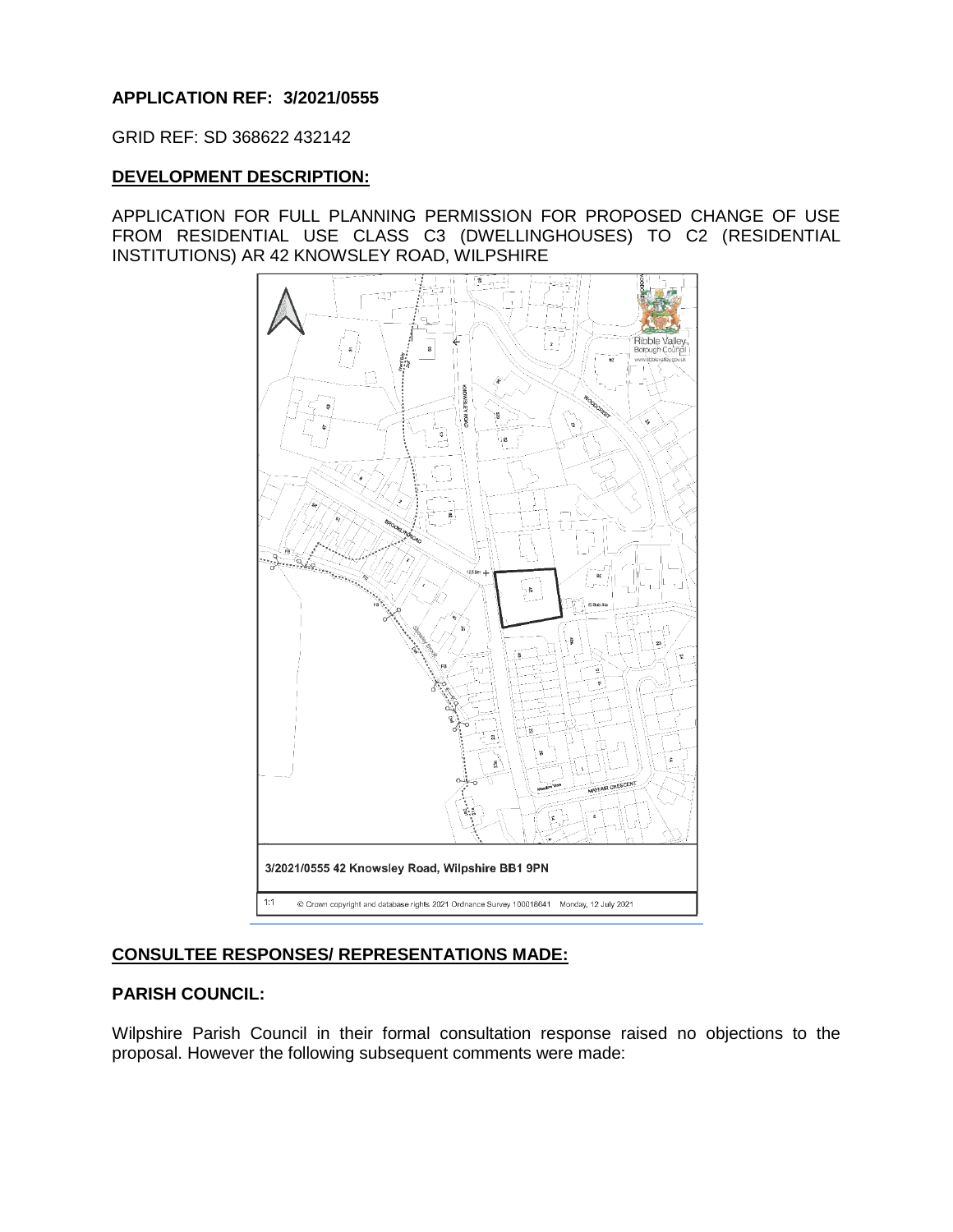- Serious concerns have been expressed to Wilpshire Parish Council about the application by some residents.
- Wilpshire Parish Council would ask that should permission be granted that it is a temporary permission only so that any effects on the amenity of the local area, due to the change of use from a C3 use to a C2 use, can be assessed.

## **ENVIRONMENT DIRECTORATE (COUNTY SURVEYOR):**

The Highways Development Control Section has raised no objection to the proposal subject to the imposition of conditions but have offered a number of observations summarised as follows:

- There are no concerns with regards to the site access width however the gates must be set back a minimum of 5 metres from the highway given the slight intensification in the use. This can be controlled with a suitable condition.
- The site plan demonstrates that 4 off street parking spaces can be provided within the curtilage, this is in excess of current guidance which would be 3 spaces for this type of use.

## **ADDITIONAL REPRESENTATIONS:**

Representations have been received from 22 individual households at the time of writing objecting to the application on the following grounds:

- Inadequate parking
- Loss of trees
- Concerns with regard to waste
- Inaccuracies within supporting statement and application form
- Antisocial behaviour / fear of crime/ local area is not suitable for this use
- Concerns about the type of residents
- Noise and disturbance
- Concerns regarding future changes of use within the use class.
- Covenants preventing business use

#### 1. **Site Description and Surrounding Area**

- 1.1 The application relates to a detached five bed dwellinghouse located on Knowsley Road, within the settlement boundary of Wilpshire in a predominantly residential area.
- 1.2 The dwelling is set in a generous plot with large hardstanding area to the front and gardens to the other three sides. It is surrounding on all sides by other dwellings.
- 1.3 Knowsley Road is a narrow street which is accessed via Ribchester Road and Whalley Road at each end. It serves several streets but is subject to access only restrictions and a 20mph speed limit.

### 2. **Proposed Development for which consent is sought**

2.1 The application seeks consent for the change of use of the property from C3 (Dwellinghouses) to C2 (Residential Institutions).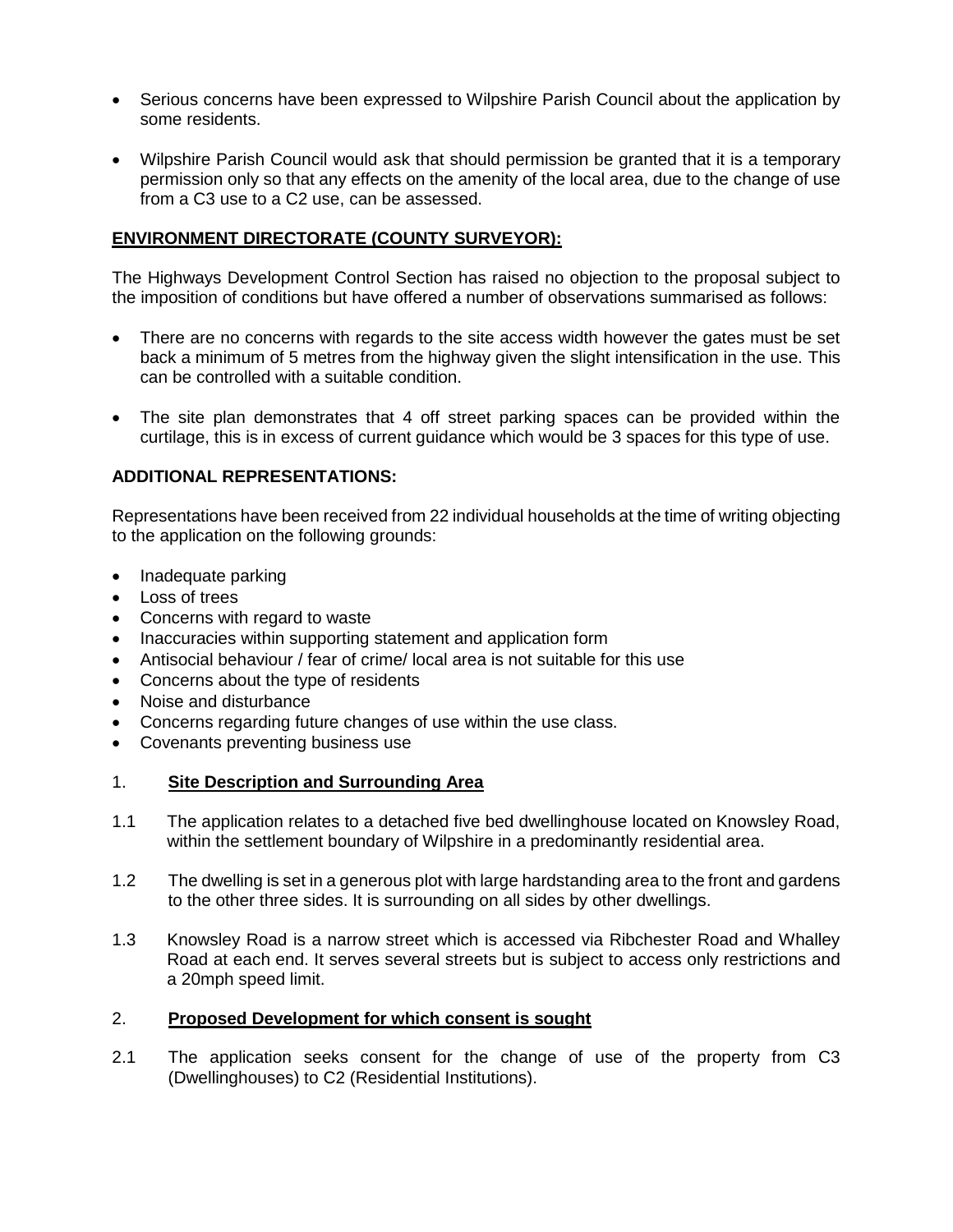## 3. **Relevant Planning History**

None relevant.

### 4. **Relevant Policies**

### **Ribble Valley Core Strategy**

Key Statement DS1 – Development Strategy Key Statement DS2 – Presumption in Favour of Sustainable Development

Policy DME1 – Protecting Trees and Woodland Policy DME2 – Landscape and Townscape Protection Policy DME3 – Site and Species Protection and Conservation Policy DMG1 – General Considerations Policy DMG2 – Strategic Considerations Policy DMG3 – Transport and Mobility

National Planning Policy Framework (NPPF) National Planning Practice Guidance (NPPG) Technical Guidance to National Planning Policy Framework

### 5. **Assessment of Proposed Development**

#### 5.1 Principle of Development:

5.1.1 The Town and Country Planning (Use Classes) Order 1987 (as amended) puts uses of land and buildings into various categories known as 'Use Classes' within which change of use can occur without planning permission.

C3 (Dwellinghouses) is split into three parts and includes:

- C3(a) covers use by a single person or a family (a couple whether married or not, a person related to one another with members of the family of one of the couple to be treated as members of the family of the other), an employer and certain domestic employees (such as an au pair, nanny, nurse, governess, servant, chauffeur, gardener, secretary and personal assistant), a carer and the person receiving the care and a foster parent and foster child;
- C3(b) covers up to six people living together as a single household and receiving care e.g. supported housing schemes such as those for people with learning disabilities or mental health problems;
- C3(c) allows for groups of people (up to six) living together as a single household. This allows for those groupings that do not fall within the C4 HMO definition, but which fell within the previous C3 use class, to be provided for i.e. a small religious community may fall into this section as could a homeowner who is living with a lodger.

C2 (Residential Institutions) includes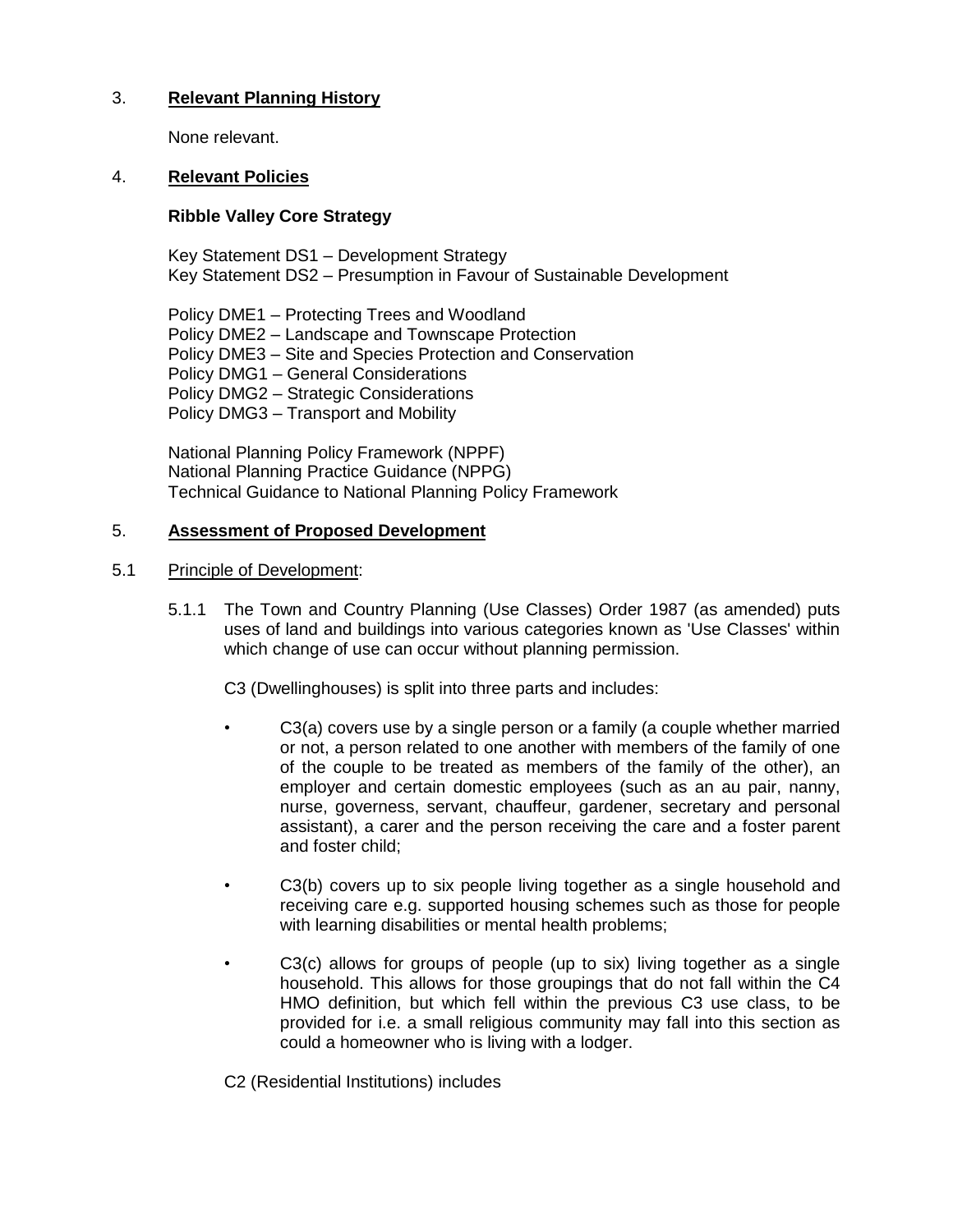Residential care homes, hospitals, nursing homes, boarding schools, residential colleges and training centres.

C2A (Secure Residential Institutions) includes:

- Use for a provision of secure residential accommodation, including use as a prison, young offenders institution, detention centre, secure training centre, custody centre, short term holding centre, secure hospital, secure local authority accommodation or use as a military barracks
- 5.1.2 In some respects the use described which is for a residential home for four children is very similar in nature to any of the uses which could fall within the C3(b) group and could be considered to remain within the C3 use class. However there has been case law on this subject and in summary, given that children would not be capable of living together as a family without some form of permanent live-in care and 24 hour supervision and that they could not operate as a family without this it is deemed to fall within the C2 class.
- 5.1.3 In terms of the development strategy the building will remain in a residential use and this does not conflict with any core strategy polices with respect to spatial planning in the borough. In principle in planning terms a residential use, albeit a specialist one, is wholly appropriate in a residential area. Furthermore, it will use an existing building within a settlement boundary which would be preferable to new building on a greenfield site. As such the proposal is considered acceptable in principle unless the material planning considerations indicate otherwise and subject to assessment against other policies within the plan.

#### 5.2 Impact upon Residential Amenity:

- 5.2.1 Residential amenity relates to the developments effect upon a neighbour's outlook, privacy, sunlight/daylight and any noise and disruption likely to arise directly or indirectly as a result of the development. The proposed change of use does not involve any physical alterations to the building that would be likely to have an impact on outlook, privacy, or daylight.
- 5.2.2 It is intended that four children and carers will reside at the premises in a very similar way to a family unit although the carers may vary due to shift patterns etc. A maximum of 2 carers will be in attendance at any one time. The amount of people who are able to be present in the home is dictated by the number of bedrooms. The supporting information explains that the operators endeavour to keep the environment within the home as close to family life as possible with and any meetings with the authorities etc are conducted in a setting outside the home such as at a school as much as possible. They also arrange the shift changeovers to avoid busy times.
- 5.2.3 Objectors have raised concerns with regard to antisocial behaviour arising from the residents of the home. There is no definition in law as to what constitutes a material planning consideration however it is generally accepted that moral and social issues are not. Several moral and social issues have been raised by objectors such as the suggestion that this premises would result in such behaviours and crime in the vicinity; that this is not a suitable location for a children's home due to lack of services; or that there are elderly people in the area.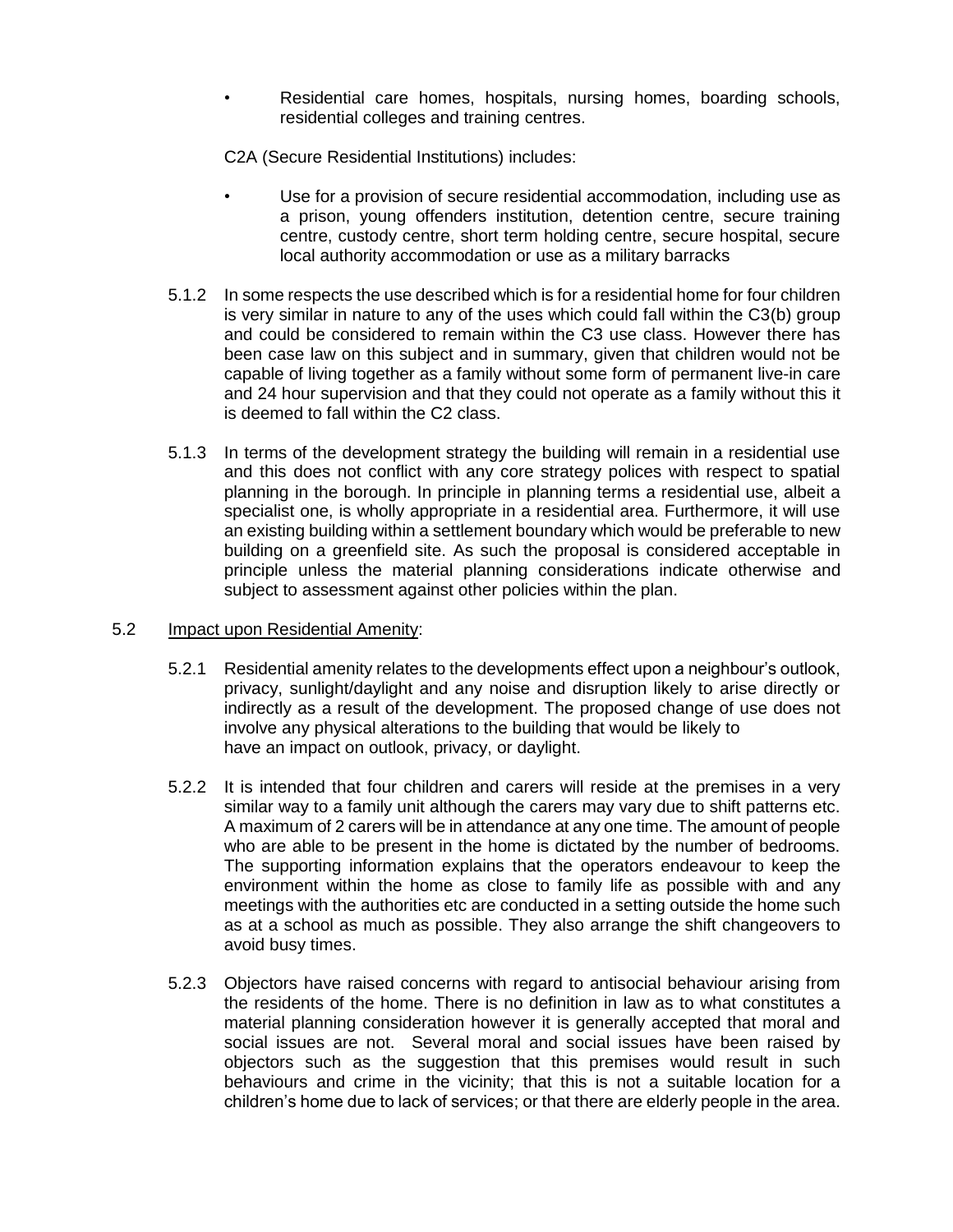Requests have been made to specify or exclude certain groups from being able to reside there. Comments such as these are not material planning considerations and would not be a reason to refuse consent. Any conditions imposed must meet certain tests as per para 55 of the NPPF so restrictions on the use which are not necessary or reasonable in planning terms cannot be imposed.

- 5.2.4 Noise and disturbance arising from the use can be considered but there is no reason to suggest that this use would result in any more noise and disturbance than any other family who have four children and are coming and going from the premises or receiving visitors.
- 5.2.5 Notwithstanding the above, given the location within a residential area it is proposed to impose a condition which restricts the use to a residential care home only which could include children or adult care. Planning permission would be required to change to any other use within use class C2 such as a hospital or boarding school as they may raise further planning issues that would need to be considered. The concerns with regard to future changes to a secure residential institution are also noted however C2a is a separate use class and therefore planning permission would be required for a change to a use within this group.

#### 5.3 Impact upon Visual Amenity

5.3.1 As aforementioned no physical alterations are proposed to the building other than those renovations required to suit the use. As such it is not considered that the proposal will have a material impact on the appearance of the property or the appearance of the wider area.

#### 5.4 Highway Safety and Accessibility:

- 5.4.1 The Highways Development Control Officer has raised no objections to the proposal. The concerns of residents in respect of increased traffic and lack of parking are noted and it is acknowledged that this is a narrow road heavily used for on street parking. However, LCC have commented the parking provision exceeds the recommended amount and that they consider that the intensification of use of the premises is minor. The dwelling has five bedrooms and therefore without the change of use could be occupied by a large family with teenagers who all have their own vehicles and receive visitors. It is not considered that this proposal would result in a significant increase in vehicular movements or demand for on street parking over the established use and considering that at least 4 cars can be accommodated within the curtilage.
- 5.4.2 It is accepted that there is information within the submission that suggests that ten cars can be accommodated off street however the form states four. Regardless of this, four spaces is considered adequate.
- 5.4.3 Highways have further commented that the gates must be set back from the highway by five metres to allow cars to pull clear of the road and this can be secured with a suitable condition.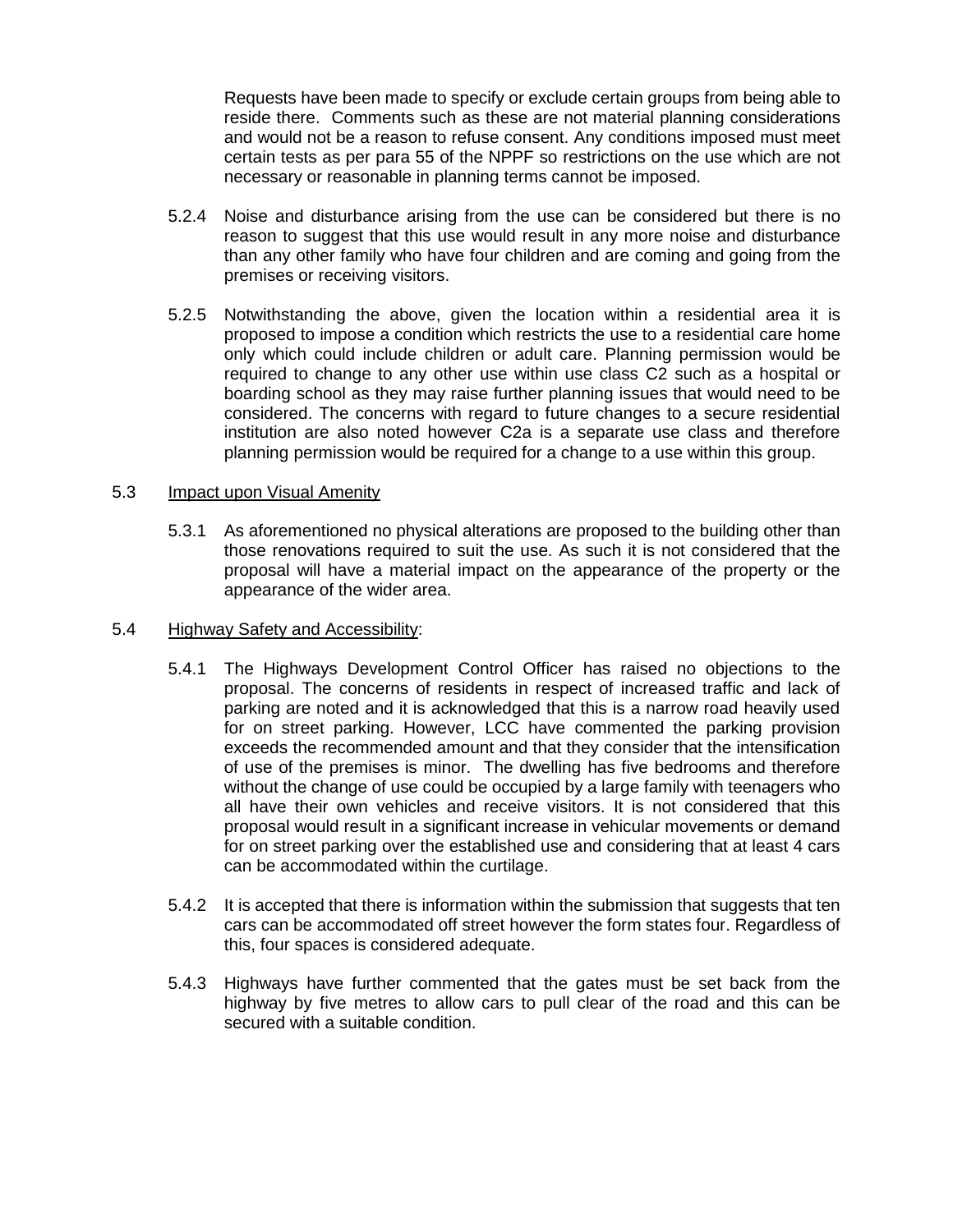### 5.5 Landscape/Ecology:

5.5.1 The submitted information states that the change of use of the premises does not involve the removal of any protected trees and there are no works proposed that would be likely to impact on any protected species. Therefore, there are no concerns raised in respect of these issues.

#### 5.6 Other issues:

5.6.1 As aforementioned 24 objections to this proposal have been received and the material planning issues raised have been addressed above. Social and moral issues and private legal matters with regards to covenants are not material planning considerations.

### 6. **Observations/Consideration of Matters Raised/Conclusion**

6.1 For the reasons outlined above the proposed development is considered to be in accordance with the main aims and objectives of the adopted development plan and do not consider that there are any material planning reasons that would warrant the refusal to grant consent.

RECOMMENDATION: That the application be APPROVED subject to conditions:

1. The development hereby permitted shall be commenced before the expiration of three years from the date of this permission.

REASON: Required to be imposed pursuant to Section 51 of the Planning and Compulsory Purchasing Act 2004.

2. Unless explicitly required by condition within this consent, the development hereby permitted shall be carried out in complete accordance with the proposals as detailed on drawings:

Location Plan Existing Plans and Elevation Proposed Floor Plans

REASON: For the avoidance of doubt and to clarify which plans are relevant to the consent hereby approved.

3. Notwithstanding the provisions of Part 2 of Schedule 2, Article 3 of the Town and Country Planning (General Permitted Development) (England) Order 2015 (or any Order revoking and re-enacting that Order) no vehicular access gates, barriers, bollards, chains or other such obstructions shall be erected within a distance of 5 metres of the highway boundary, nor shall any be erected within a distance of 5 metres of the highway boundary unless hung to open away from the highway.

REASON: To enable a vehicle to stand clear of the highway in order to protect the free and safe passage of traffic including pedestrians in the public highway in accordance with the National Planning Policy Framework (2019).